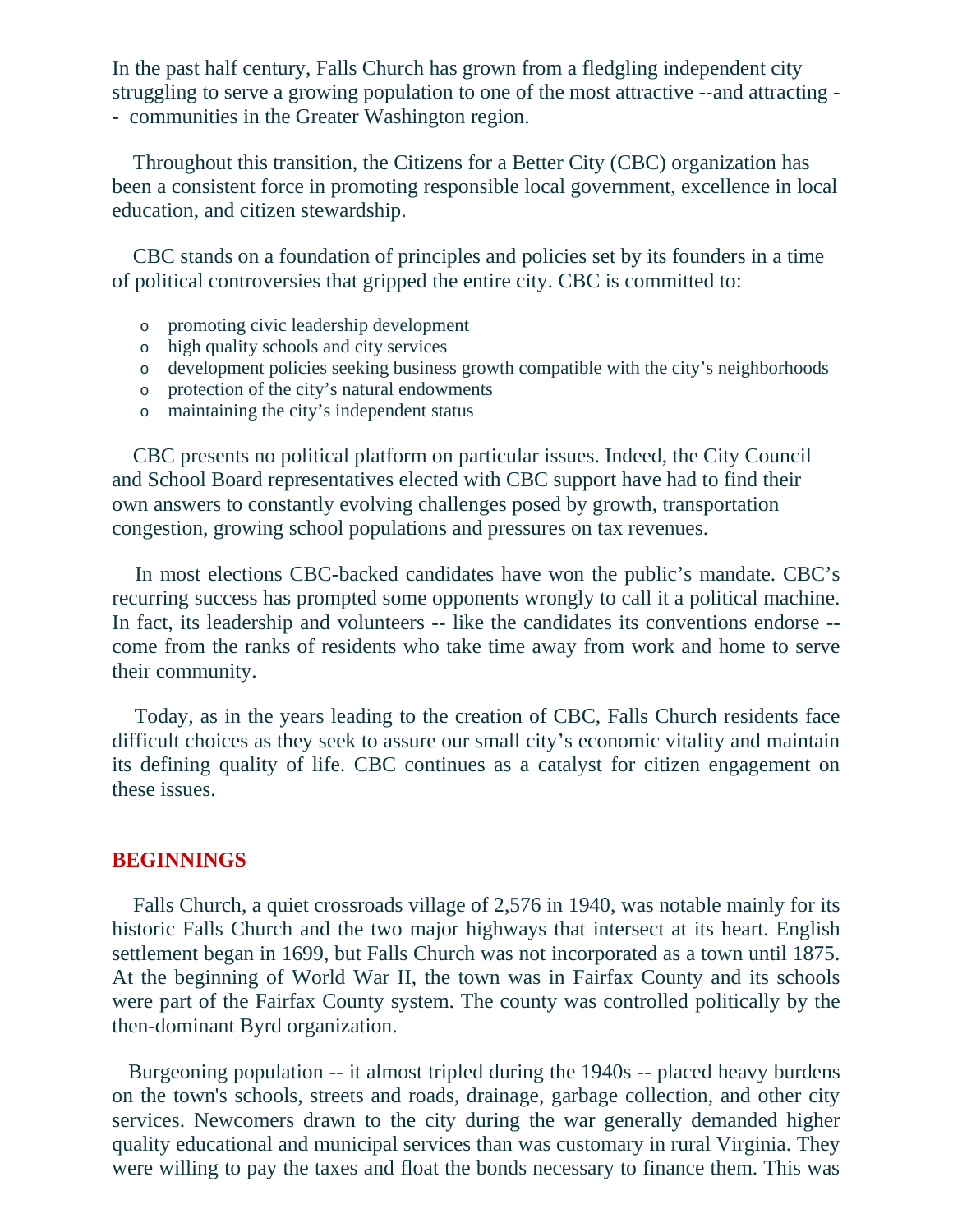strongly opposed by many of the native residents long used to low taxes, minimum services, and pay-as-you-go fiscal policies.

 Along with better schools, the new residents felt an equally compelling need for more control over the city's future growth than was possible under a town form of government. Many had come to Falls Church because of its "village atmosphere." They were resolved to keep it that way. They favored zoning policies that featured low density development of business and single family detached homes. This was strongly opposed by real estate speculators and by some residents who hoped to redevelop their properties for commercial use.

 These two motives -- better schools and more control over the community's destiny -- were major drivers behind the successful effort to obtain city status from the Virginia General Assembly in 1948. But Falls Church was badly shortchanged by the court settlement that divided school facilities between Fairfax County and the new city. The city was left with no high school; old, inadequate elementary schools, and a rapidly rising school population. It had no city hall, library, recreation center, virtually no park land, and a water system dependent on wells within the city.

 Following incorporation as a city, Falls Church remained limited to its current land area of 2.2 square miles, much of it already occupied by homes and businesses. Two attempts to annex additional land were rejected by the courts.

 The city's first elected council approved a bond issue for a new high school and for renovation of Madison and Jefferson schools. Land for George Mason Junior-Senior high school and the Mt. Daniel elementary school was purchased in the county, since suitable land in the city was not available.

 Opposition to these actions was immediate, vigorous, and persistent. The school projects proceeded, but the opponents won control of the council and at one point, all but one of the appointed school board members resigned to protest council actions. This conflict was resolved when supporters of the school board regained control of council in 1953.

#### **STRIP ZONING OF WEST BROAD STREET**

 Zoning ranked alongside the schools as a subject of political battles. In the early 1950s, some property owners sought to rezone narrow bands of land on both sides of West Broad Street for commercial development. The Planning Commission rejected the proposal but was reversed by the council in 1952. As the planning commission had predicted, the strip zoning of West Broad Street effectively prevented block zoning which could have permitted creation of a more desirable central business district and more sensible traffic management.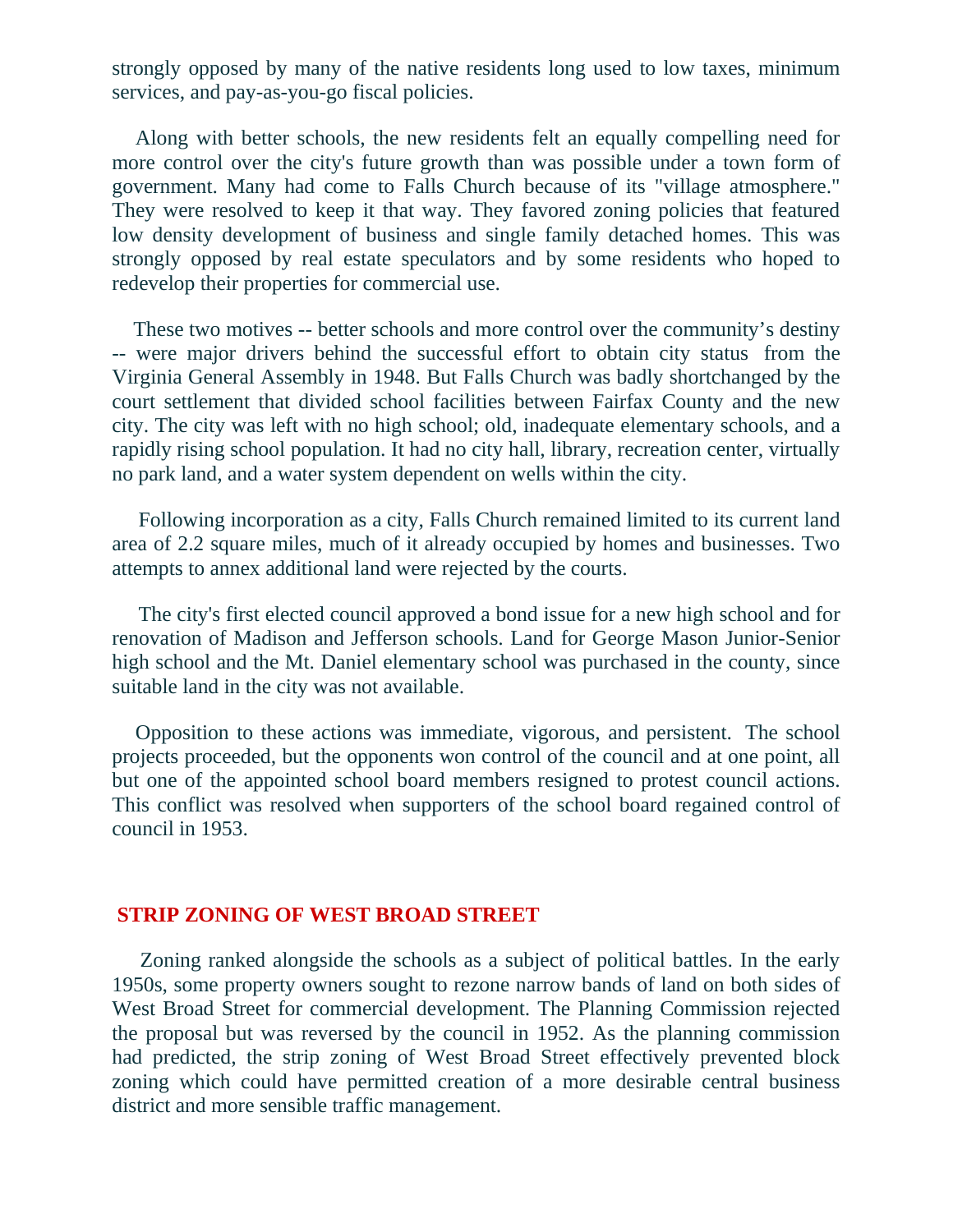# **ANOTHER SCHOOL CRISIS**

 A second school crisis erupted in the late 1950s. Those critical of the system regained control of the council in 1957. The new council majority rejected a school board request for a bond issue for expansion of the high school, despite a petition signed by 1,200 residents. The council then replaced members of the school board who had recommended the bond issue.

 A group of citizens, many of whom had been active in city politics since the time when Falls Church was still a town, launched a nonpartisan campaign in February, 1959 to elect candidates in the June council election. They described themselves as representing "all areas of the city and a broad range of views - Republican and Democrat, liberal and conservative, government workers and private business," united by a determination "to bring back good municipal government to Falls Church." The group, calling itself Citizens for a Better *Council*, was the forerunner of the present Citizens for a Better *City*.

 The group charged that "our schools -- once a major attraction of this community and a source of justified pride -- are now being driven into mediocrity." The statement cited delayed construction, crowding, lowering of standards, reductions in budgets, and teacher pay scales below area standards.

 Other matters stressed included zoning for public interest, open debate on major matters of policy, and appointments to city boards and commissions of qualified persons. An overwhelming victory in the council election capped the campaign.

#### **A PERMANENT PARTY**

 It was now apparent that the school crises reflected the ephemeral nature of the political efforts of supporters of the system during the first decade of the city's existence. Citizens favoring good schools, low density zoning, and better municipal administration would band together on an ad hoc basis to win an election. Once in power, they would let the organization wither away and as a result, lose the next election. An editorial in the Washington Post pinpointed the difficulty.

 *"The lesson is clear. Hard work built a good school system in Falls Church, but political apathy brought neglect of the vigilance at the polls necessary to insure its continuation.* 

 Taking that lesson to heart, Citizens for a Better *Council* leaders called a meeting of the members on November 16, 1959, and created a permanent organization styled Citizens for a Better *City,* with a formal structure and bylaws. This was the founding date of the CBC that continues today.

 CBC's structure, which was unusual, if not unique, for an organization of its kind, has these elements: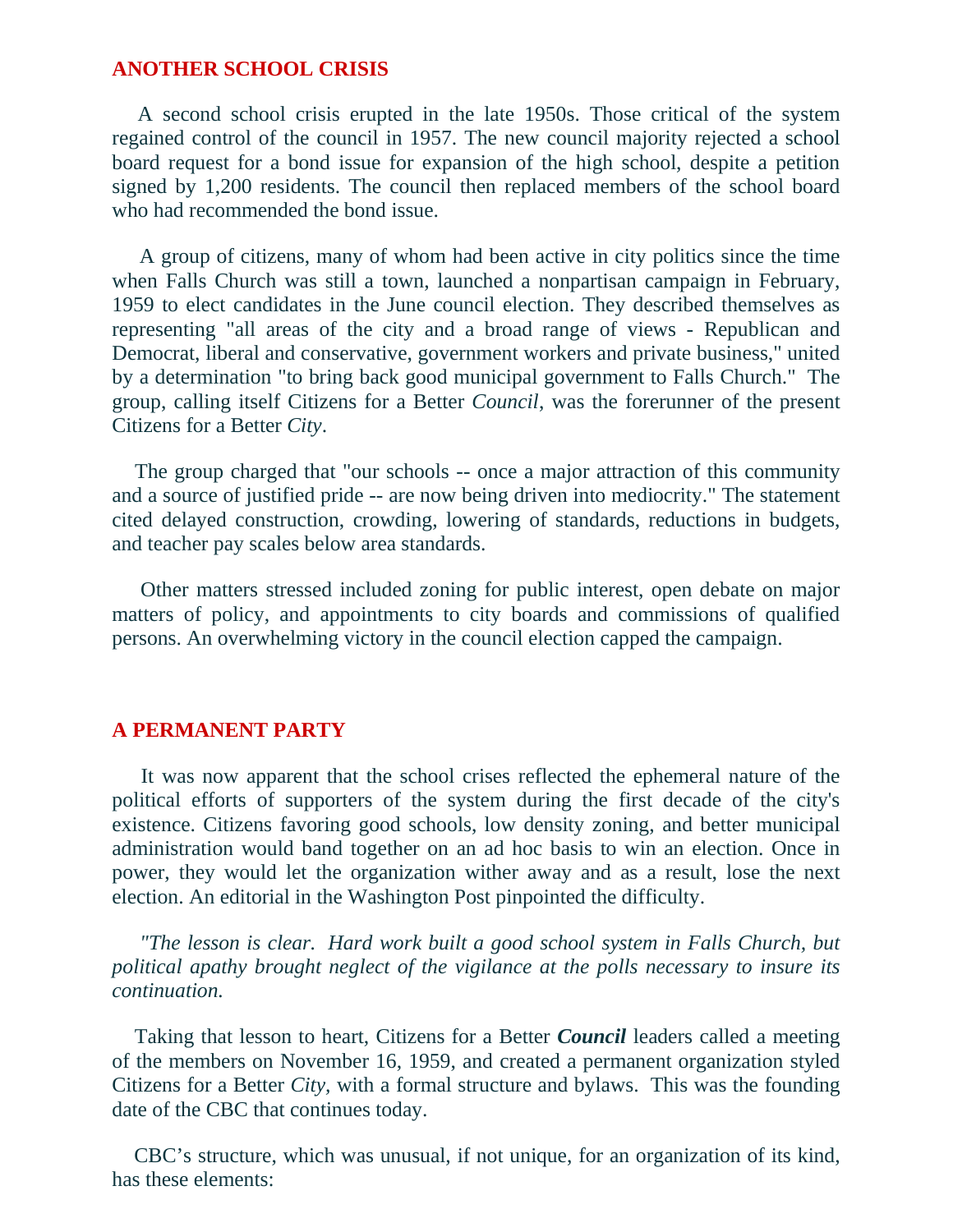**An open nominating convention..** Residents of voting age may attend the convention and vote for nominees, whether or not they are members of CBC. Also, any resident of voting age, whether or not a member of CBC, may seek the convention's endorsement as a candidate. All candidates for nomination are required to subscribe to CBC principles.

 The possibility that an opposition group could come into the convention and nominate candidates hostile to CBC was recognized and accepted. It was believed that the advantages of an open convention made the risk worthwhile. The open convention refutes the occasional accusation that CBC is a political machine run by a secret inner group.

 **No party platform..** CBC does not develop a party platform to which candidates for nomination at the convention are pledged. Instead, candidates are quizzed during the question period at the convention as to their stands on issues, philosophical positions and personal qualifications. After the convention, the nominees draft their own platform which is expected to be consistent with the stated principles of CBC.

 This practice reflects the long held CBC position that the best guarantee of good city government is the experience, judgment, competence and integrity of council members.

**Positions on issues..** CBC as an organization does not take stands on specific issues before city councils on which CBC is represented. Individual members, of course, are free to voice their views as they see fit. Council members are fully responsible for the positions they take.

 The CBC executive committee has taken positions on referendum questions including bond referendums that have been referred to the voters and are not before the city council. In these cases the positions taken are clearly declared to be the positions of the executive committees and not necessarily the positions of the organization as a whole. The chief functions of the CBC executive committee are to maintain the organization between elections and encourage qualified candidates to seek nomination at the CBC conventions. The executive committee does not "dictate" policy on issues before the council.

 **Nonpartisan policy..** The Falls Church City charter specifies that ballots used in the election of council members shall not have "any distinguishing mark or symbol" indicating party affiliation. The federal Hatch Act prohibits federal employees from running for office as representatives of national parties. CBC boards have always included both Republicans and Democrats.

 CBC's efforts brought national attention to Falls Church in 1962 when the city received an All-American City award from Look magazine and the National Municipal League because "It got better government and better schools through nonpartisan political action."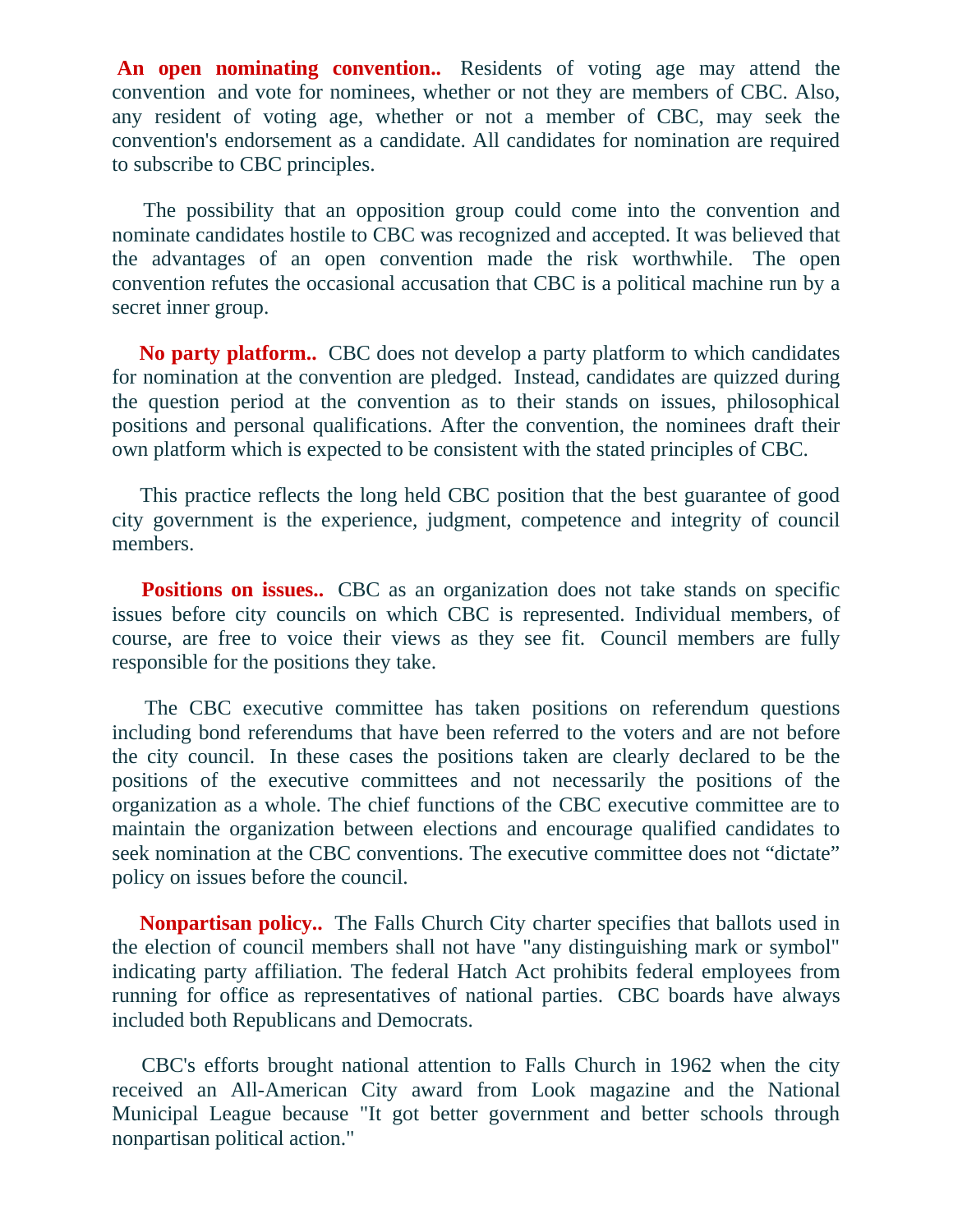# **NEW BATTLEGROUNDS**

 Unable to win at the polls as the 1950s decade closed, the opposition resorted to the courts. After a hard fought campaign, voters approved a referendum in 1960 on a \$1.2 million bond issue to enlarge George Mason, modernize Madison elementary, and improve storm drains and streets. Alleging irregularities, the Falls Church Taxpayers League asked the Fairfax County Circuit Court to invalidate the result. The court found the bond issue legal, a decision affirmed by the Virginia Supreme Court of Appeals.

 Issues involving business development and zoning moved to the forefront. By the end of the decade, these focused on the proposed development of the First Virginia Bank property at the intersection of Broad and Washington streets. This is the tract opposite Brown's Hardware, developed in 1985.

 The bank proposed to construct an office building that exceeded the city's seven story height limit. Many residents feared this project would open Falls Church to high rise development similar to that of Rosslyn. Others saw the bank's proposal as key to the long-sought creation of a central business district. They were willing to raise the height limit to achieve this goal. The controversy divided CBC as well as citizens generally

 Following protracted negotiations, the bank proposed a building within the height limitation, which was approved by the planning commission. Later, however, the bank withdrew its proposal. The bank gave no public explanation, but it may have been responding to a recently enacted state law that would have limited branch operations in Arlington and Fairfax counties had the bank remained headquartered in the city. The bank later constructed two high rise buildings just outside the city, in the Seven Corners area.

#### **CBC LOSES COUNCIL MAJORITY**

 In the 1969 council campaign, a major effort by real estate interests and dissension within CBC over the bank issue resulted in CBC's loss of a council majority. An immediate after effect was another zoning issue, as divisive as the strip zoning of Broad Street in the 1950s and the First Virginia Bank's proposal.

 The council adopted a Planned Unit Development ordinance which was supported by CBC members as a useful device for planning and development of the commercial areas of the city. The PUD ordinance did not control density; this was to be done by assigning Land Use Intensity ratings (LUIs) to various areas.

 The night it was passed, after most of the audience had gone home, without public notice or hearing, the council majority adopted a resolution which assigned interim LUIs for most of the city, residential as well as business. The effect would have been to open certain areas to highly intensive development. For example, maximum ratings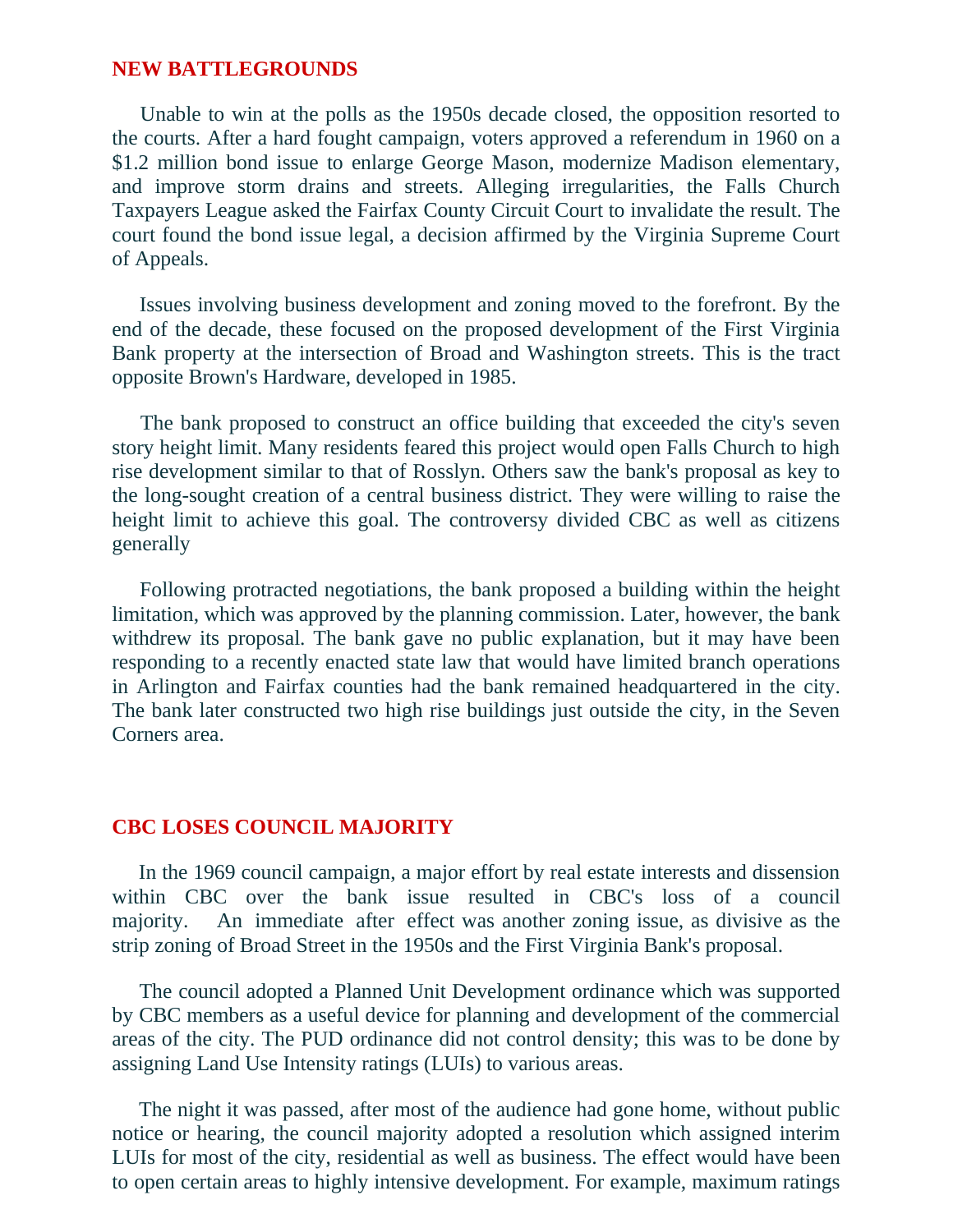were assigned to Tyler Gardens (now Winter Hill) and the tract now occupied by the Oakwood Apartments.

 Public outrage forced the council to modify these actions and was largely responsible for CBC regaining its council majority in the 1974 election. Political strife then eased markedly. In the four elections from 1980 through 1986, council candidates supported by CBC were uncontested.

 The party continued to function. Membership drives were conducted, funds solicited, literature prepared and distributed, and the campaign organization maintained. CBC nominees campaigned actively, helping inform citizens of the organization's principles, activities and goals.

# **A DECADE OF DEBATE**

 Interest in local politics revived dramatically after the 1986 election. In 1988, CBC faced opposition for the first time from a new party, the Falls Church Citizens Organization (FCCO.) Preceding organization, several issues of an anonymously written broadside entitled "Blur" were distributed. It attacked not only CBC council persons but also the schools and the city's professional staff. This disturbing development violated the city's tradition of open political debate.

 The new party campaigned vigorously, charging that CBC policies had resulted in "runaway taxes." The three candidates supported by CBC were defeated, but the four elected in 1986 remained in office. In the next two years, political debate was warm and often rancorous. CBC won all four of the contested seats in 1990 and all three in 1992.

 The 1998 election resulted in the loss of a CBC-supported council majority for the second time in the organization's history. The new council consisted of four FCCO representatives and three CBC representatives, and the mayor and vice mayor were from FCCO. For the next two years, FCCO initiatives prevailed. However, the base of the FCCO organization was growing smaller and in 2000 three CBC candidates defeated three FCCO or Independent candidates. FCCO as an organization died out, and in subsequent elections opposition candidates ran as independents. In 2006, four CBC candidates faced no opposition, but in 2008, three CBC candidates faced opposition from four independents. One of the four independent candidates was elected. CBC candidates for the School Board have faced opposition from FCCO or independent candidates only three times since 1994.

 For twelve years, from 1991 to 2003, City residents could find weekly columns in the Falls Church News Press, in the POINT-COUNTERPOINT column, written by representatives of each nonpartisan party, CBC and FCCO. The contrast between CBC and FCCO columns could often be noted. In March 1991, for example, the first CBC column focused on outreach to business, while the FCCO column topic was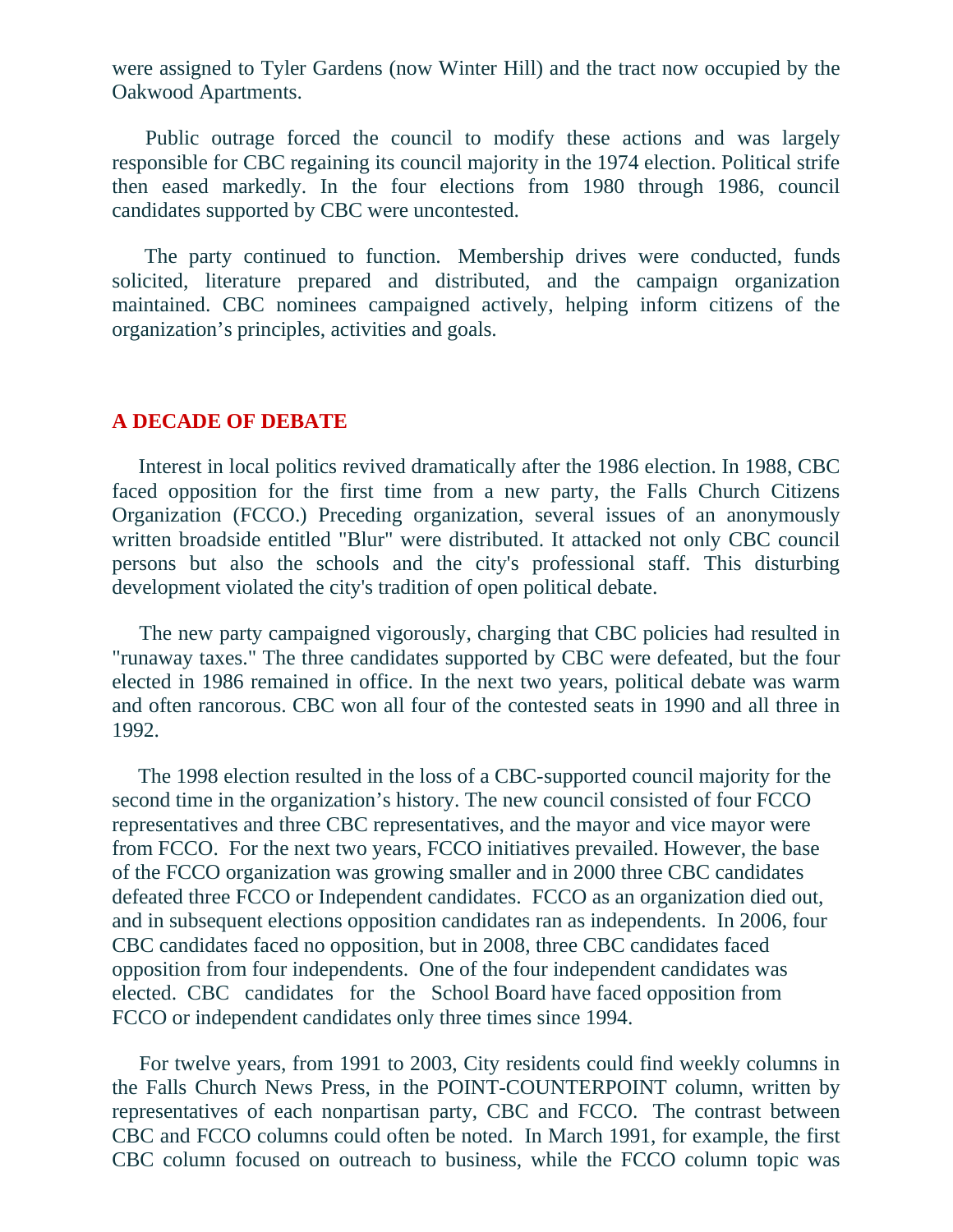sustaining the village atmosphere. Phased out in February 2003, the columns had provoked interest and provided visibility for both parties.

# **CHALLENGES TO BIPARTISAN POLITICS**

 In 2006 the City Democratic Committee (FCCDC) adopted a resolution, stating an intent to endorse candidates for the City Council. This brought an immediate negative reaction from most CBC members, who saw such a development as an unwanted "partisanization" of City Council elections. It would cause new Democratic and Republican divides in city policy debates and could lead to a reluctance of federal employees to become candidates, due to the Hatch Act prohibition against running in partisan elections. A change in the leadership of the FCCDC in 2008 resulted in rescission of the resolution.

 Another threat to nonpartisan May elections involved a new State law effective January 1, 2000 that allowed cities and towns to move their local elections from May to November. The state budget adopted for FY2010 reduced the funds available to the State Board of Elections and that board adopted a new policy to conserve funds by not supporting City and Town elections in May. Those in favor of moving local elections to November cite the possibility of increased voter participation and the reduction of election costs. Others believe local elections should continue to be decided in May, when budget discussions are fresh in voters' minds and local issues are less likely to be overshadowed by state and national partisan politics.

#### **DEVELOPMENT LOOMS LARGE**

In the past 20 years, the long-held views of the city residents toward residential development evolved. The expansion of the Washington Metro system led to a surge of condominiums and mixed-use residential and commercial buildings in Arlington County. Some in CBC and the wider community felt that such developments in Falls Church would threaten the residential character of the city. Others in CBC and in the city argued that such development was essential to expand the commercial tax base for the support of schools and city services.

 The new Smart Growth theories of community development, expounded at the Street Works workshops early in the new century, led to revisions in the zoning code. The new ordinances permitted a mixture of retail and other commercial and residential uses in one development at the discretion of the council. They also included the possibility of greater height and density than "by-right" zoning previously allowed in commercial areas.

 While the initial City Center proposal resulting from those workshops seemed to be well received, first uses of the new ordinances were not for the center of the city, but farther along West Broad Street and South Maple Avenue, with the construction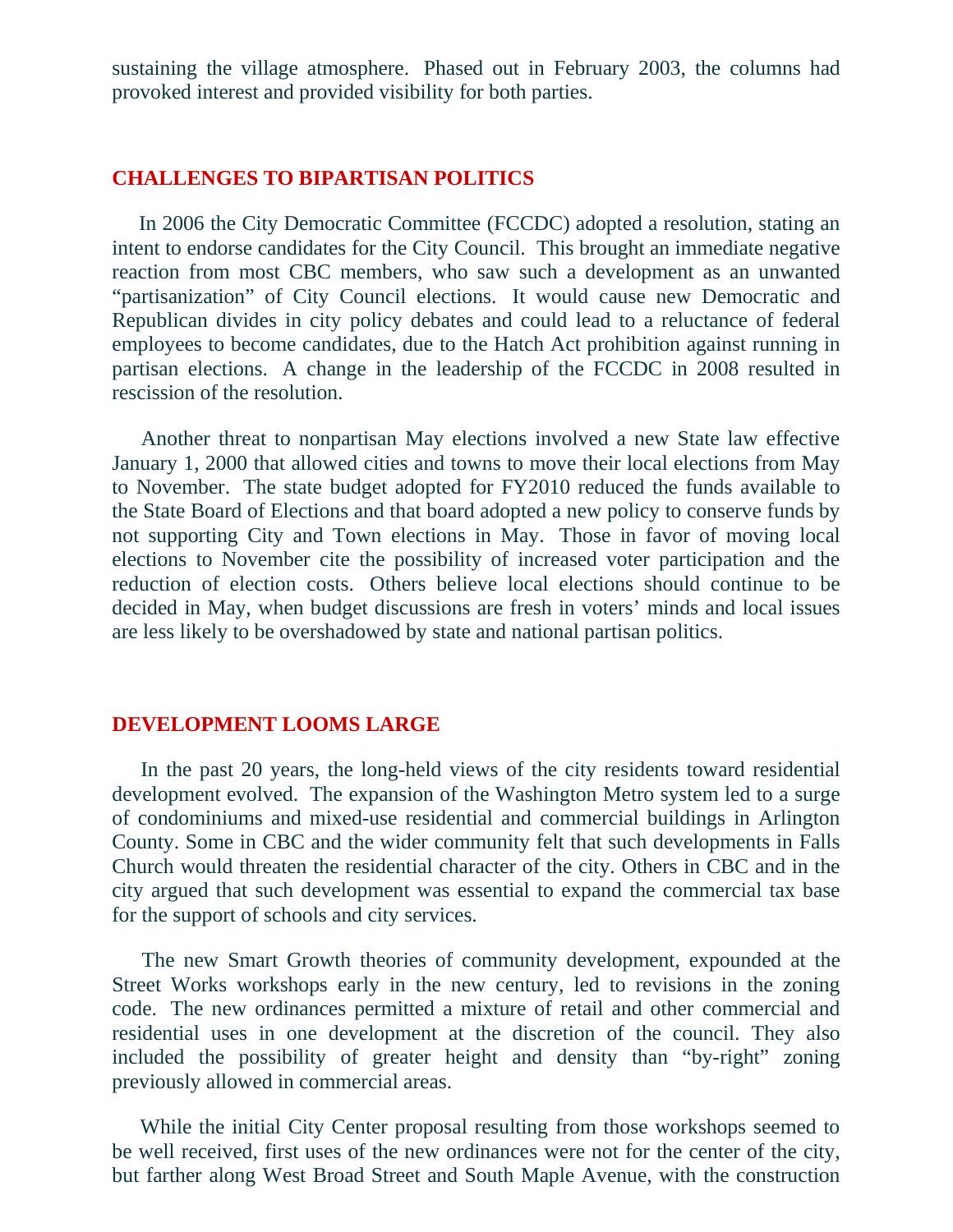of the Broadway, Byron, Spectrum and Pearson Square buildings. Other mixed-use projects have been proposed for North Washington Street, but the controversial City Center South development approved by council had not gone forward as 2009 drew to a close.

 CBC Council members generally supported these applications and welcomed the resulting revenues as a means of financing essential city services and the full budget requests of the school board.

 Strong concern about the ratio of residential versus commercial construction in commercially-zoned areas led to two citizen-initiated referendums in the early 2000s.

 In 2002, a proposed City Charter amendment to curtail new residential structures on commercially-zoned property if such construction would increase the city's population by more than one percent was subject to referendum. The council would have had to seek voter approval by referendum if it did not meet the curtailed limitations. The vote failed, with 63 percent of voters voting "No".

 In May, 2008, a similarly initiated referendum sought approval of a proposed charter amendment to limit square footage devoted to residential uses to 40 percent of the total square footage of a mixed-use project. This time 57 percent of the voters rejected the charter change. The timing of this referendum was a result of the proposed City Center South application, then very much a subject of discussion.

 In single-family detached areas, lack of open land has resulted in either tear-downs followed by rebuilding, or sizeable additions to small houses. In either case, this has resulted in much larger houses than previously on the properties. A further result has been a decrease in the amount of lower-cost housing, threatening the diversity of the community.

 A comprehensive review of the city's zoning regulations for neighborhoods and commercial areas was launched by the council in 2007 with participation by a citizens' panel. Proposals are due at the end of 2009 and in 2010, creating an opportunity to seek a new consensus on how to balance neighborhood preservation and development of a vital commercial center to strengthen the tax base.

#### **QUALITY OF LIFE ISSUES**

 In line with CBC's founding principles, CBC councils in recent years have emphasized the following initiatives:

**Diversity of housing opportunities.** As part of an effort to attract and keep valued city and school employees, to conserve resources and to provide shorter commutes for some public service employees, affordable housing units were included as part of the negotiating process for major condominium and townhouse development within the city. In several cases, affordable units were offered first to city public employees.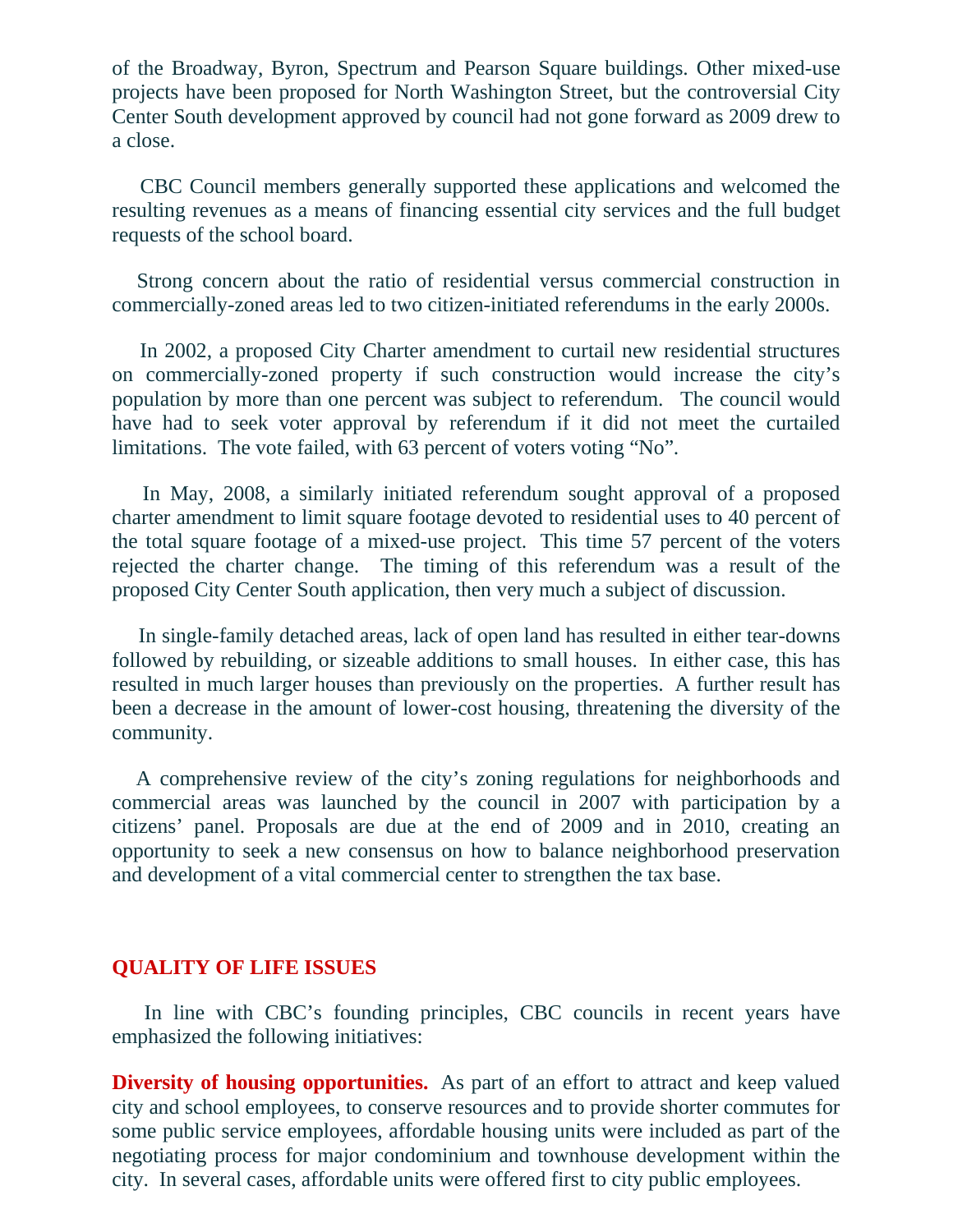In seeking these goals, councils have adopted an Affordable Housing Policy and established an Affordable Housing Fund with revenue from developers' proffers. The councils have also provided financial support to the Falls Church Housing Corporation, established under the auspices of the 1981 CBC council to act as a cooperating agent to provide additional affordable housing units.

**Preserving and expanding parkland.** Open space acquisitions have continued over the past 15 years, as land became available. The city purchased the Hamlett property, a large tract between Thomas Jefferson School and West Broad Street and added to it the Rees property by proffers from a condominium developer, resulting in a total of more than four acres of additional parkland. The West End Park was enlarged by acquisition of property long held by the Volunteer Fire Department, and minor additions to Crossman Park have been purchased. In the 1990s, the acquisition of the Whittier site permitted development of soccer fields and youth softball fields on the south side of Hillwood Avenue. Master Plans for improvement of individual parks are gradually being developed and implemented.

**Community center for residents of all ages.** After a \$4.8 million bond issue for major renovation of the Community Center was defeated in May, 1998, a more modest renovation costing \$2.5 million was completed in 2001.

**Recycling programs.** The broad range of recycling options, including voluntary curbside disposal with opportunities for convenient drop-off at the recycling center at the West End have made our recycling participation among the strongest in Northern Virginia, the Commonwealth and the nation.

**Other areas.** In 1999, the city began construction on a new state-of-the-art fire station and a major rehabilitation of the school fields. In the same year the council acquired historic property to become a commemorative center for the civil rights movement. Noting increased traffic, the city continued to create treed medians and use other traffic-calming techniques.

# **GROWTH AND CHANGES IN THE SCHOOLS**

 The 1990s were a significant time for city schools. In 1993, a newly enacted state law allowed localities the option to select school board members by election rather than by appointment of the governing body. In response to a petition drive, a referendum was placed on the ballot in November 1993. Sixty-two percent of those voting favored elected school boards. Falls Church held its first school board election in May 1994*.* 

 In advance of that election the CBC executive committee decided to hold an additional nominating convention, solely for school board candidates. There was little contest at the CBC school board candidate nominating conventions in 1994 and 1996. By 1998, the CBC executive committee decided to combine the school board and city council conventions. CBC candidates who were selected from the nominees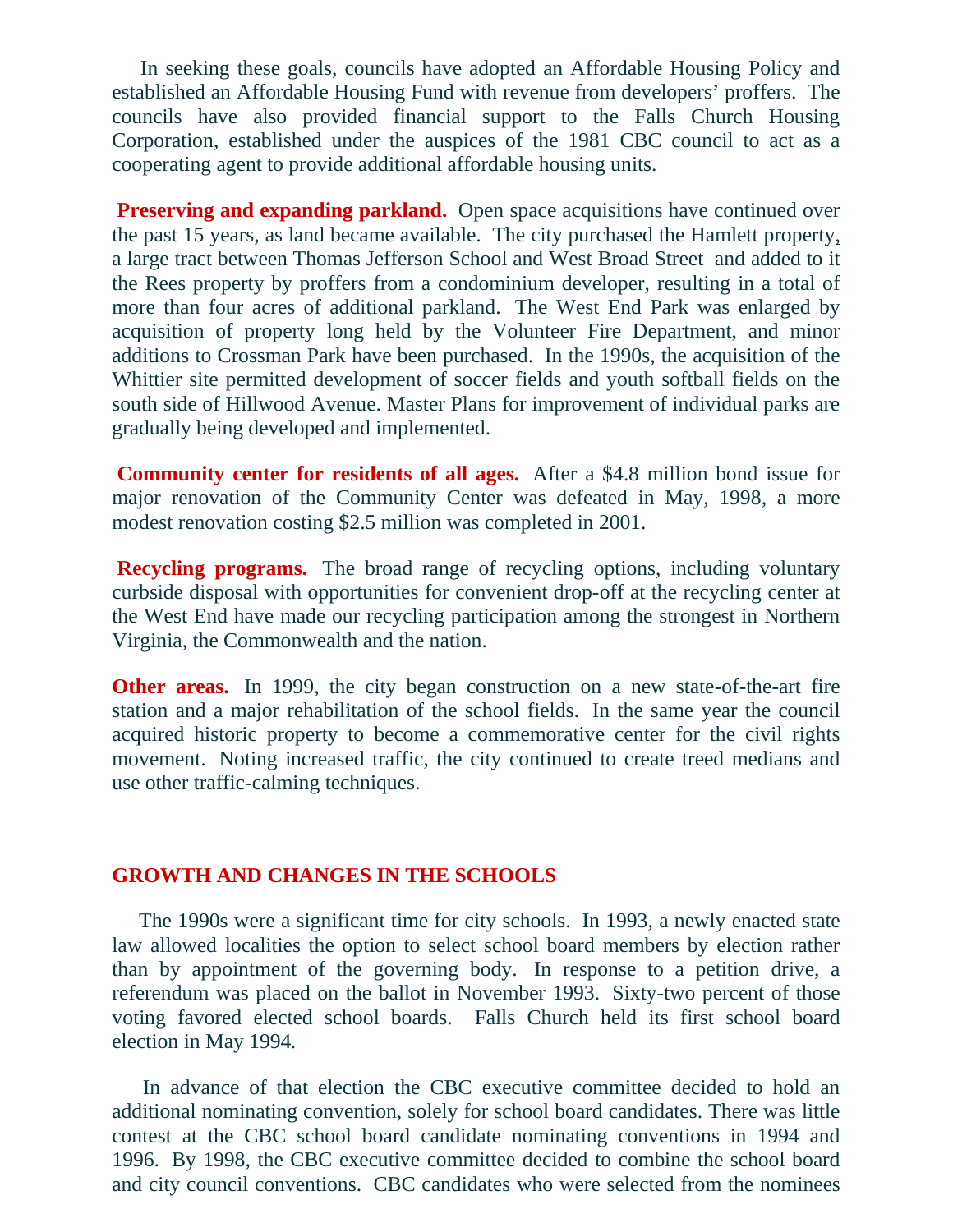for both school board and council ran parallel campaigns with each slate printing brochures and signs.

 In the early years of the new century, a distinct rise in student population resulted in overcrowding in the schools. This was concurrent with condominium

and townhouse development and a general population increase and partly a result of program changes. In November 2003, an overwhelming 77 percent margin of voters supported a \$25 million school bond referendum to construct a new middle school separate from the high school, and to renovate Mt. Daniel elementary school. The CBC executive committee supported the referendum.

 The often fluctuating school enrollment is again on the rise, as new families settle in neighborhoods and the multi-family developments fill up. Enrollment was at its highest number in 1964-1965 when 2,293 students crowded into our schools. In 1982-83 enrollment had dipped to a low of 1,013. Presently the enrollment has moved just over 2,000. Throughout this period George Mason High School has won accolades as one of the best high schools in the nation.

# **CONTINUING THE TRADITION**

 Over the past 50 years, CBC's opponents have often raised concerns about the organization's central role in the city's political life and the de facto single party system that has prevailed in most years. The critics ignore the fact that CBC creates a process -- not a program or a partisan platform -- a process for encouraging civicminded candidates to serve on the City Council and School Board. CBC has played a vital part by supporting those candidates, chosen by citizens at the open CBC conventions, as they conduct their campaigns. This will continue to be a primary CBC function.

 The forces of change in Northern Virginia have created a very different environment from the one CBC founders encountered. Then a strong corps of citizens was able to unite a majority of the community around CBC's goals. Today the city's population is twice as large, with many newcomers. Fewer than half of Falls Church residents in 2000 were living in the same place they had lived just five years before, according to Census data.

 It will take a concerted effort of the CBC organization to continue to provide a strong CBC membership base of residents, both newcomers and "old-timers," so that we will inform our citizenry about CBC and its role in City nonpartisan politics. Parents with school-age children, working outside the home, often find it challenging and too time-consuming to take more than a short-term role in the activities of CBC. Continuing to develop and support a strong ward organization, a strength of CBC throughout the years, is still of primary importance.